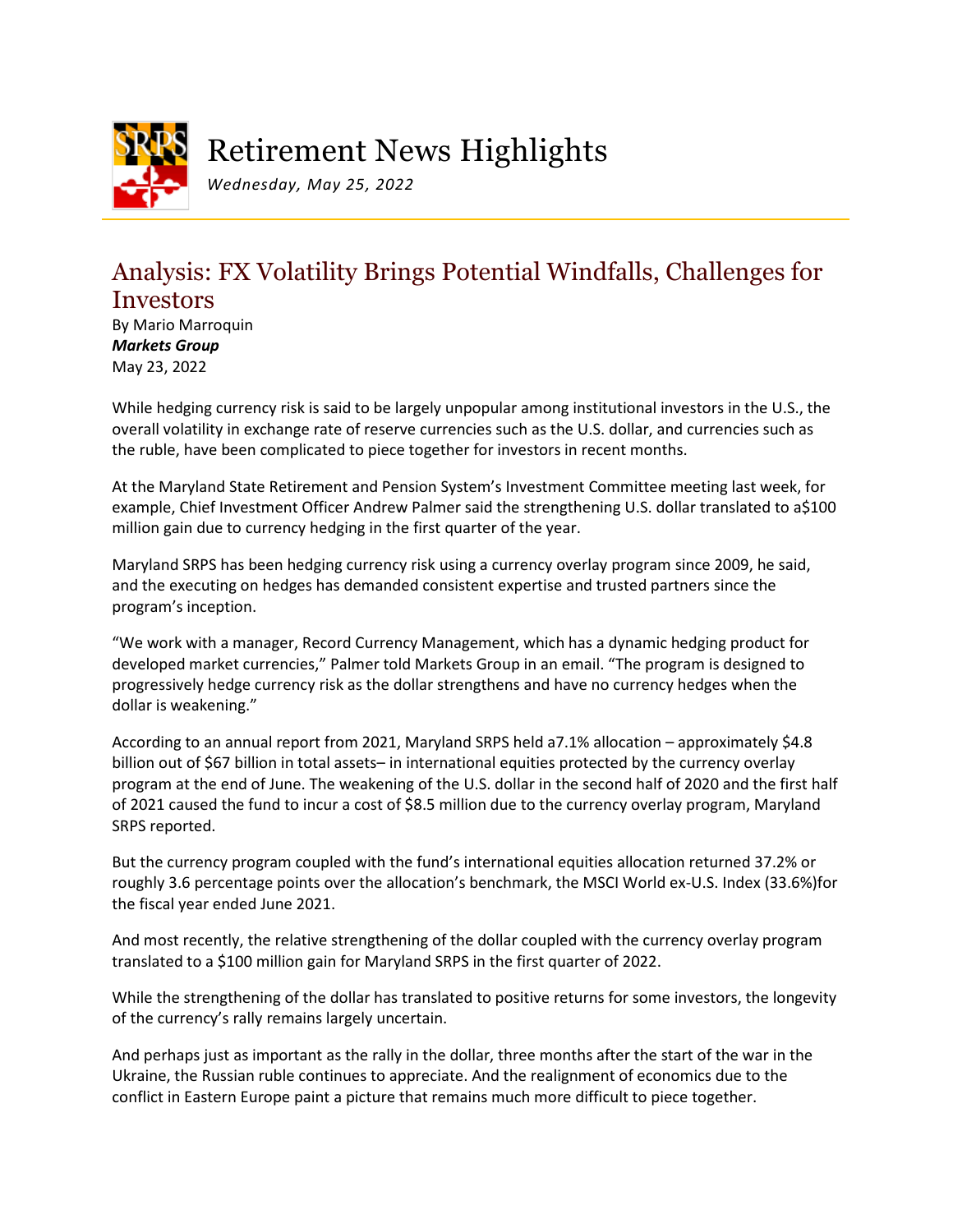#### **Russian Divestments**

Divesting out of Russia due to the federation's war in the Ukraine meant realizing accentuated losses for U.S. and European investors in the first and second quarter of 2022.

Shortly after Russia recognized two independent states in Eastern Ukraine and its military entered the Donbass region, investors in the U.S., Europe and Australia began exiting positions in Russia as a show of dissent to the country's operation in the Ukraine. As capital continued to leave the country – to the extent that trading in the Moscow Exchange was suspended for several weeks – the exchange rate for the ruble plummeted.

But things look vastly different just three months after what appeared like the imminent collapse of the Russian currency and economy. And the rebound in the exchange rate for rubles to pre-conflict levels – and evened-pandemic levels – means divestors from Russia with unhedged exposure to the exchange rate realized severe losses.

"Traditionally, the currency [volatility] is about half of the [ developed market] equity volatility… and you clearly see that it is a bigger component of a fixed income investment because the return expectations are lower," Carl Mastroianni, a senior product specialist at Insight Investment told Markets Groups. "Initially, when Russia invaded Ukraine, if you were translating that back at 110 RUB/USD at the time, from something of the order of 65 or 70 RUB/USD, that would have been a tremendous loss from a currency perspective; not to mention the capital loss associated with any local asset investments."

Mastroianni said currency devaluation environments occur in emerging markets, and a tendency of U.S. investors to forego currency hedging probably left many investors exposed to the decline of the exchange rate in the ruble in addition to the decline in market values for Russian securities as a result of the sell off.

The MOEX Russia Index fell over 1,580 points from February16 to February 24. And given the majority of owners of stocks traded in the Moscow Exchange are from the United States (35.9%), United Kingdom (9.4%), France(6.2%), Canada (3%) and Sweden (2.6%), divestment en masse during a time of significant currency devaluation meant a severe loss for both divestors and the Russian economy.

Mastroianni said hedging currency risk in the form of derivatives as part of a formalized currency hedging strategy can allow investors to capture the upside of the currency risk while mitigating some of the downside risk of translating non-U.S. currencies to dollars.

Active currency hedging programs that involve forwards can also have a positive effect on overall international asset returns in times of strengthening foreign currencies much like the current rally in the US Dollar, he said.

"People do forwards – and that's what we predominantly use and that's what institutional investors in our client base over the years have tended to use – [because] you don't need to put up any [capital] to open a forward contract," Mastroianni said. "These are bilateral contracts between one-party and a counterparty on behalf of a client, but you do have to have the cash to settle the profit and the loss on those contracts."

While the Kremlin's attempts to stabilize the Russian economy were nearly thwarted when central banks in the West froze approximately\$600 billion in foreign currency reserves, the exchange rate for rubles to dollars has rallied to pre-invasion levels.